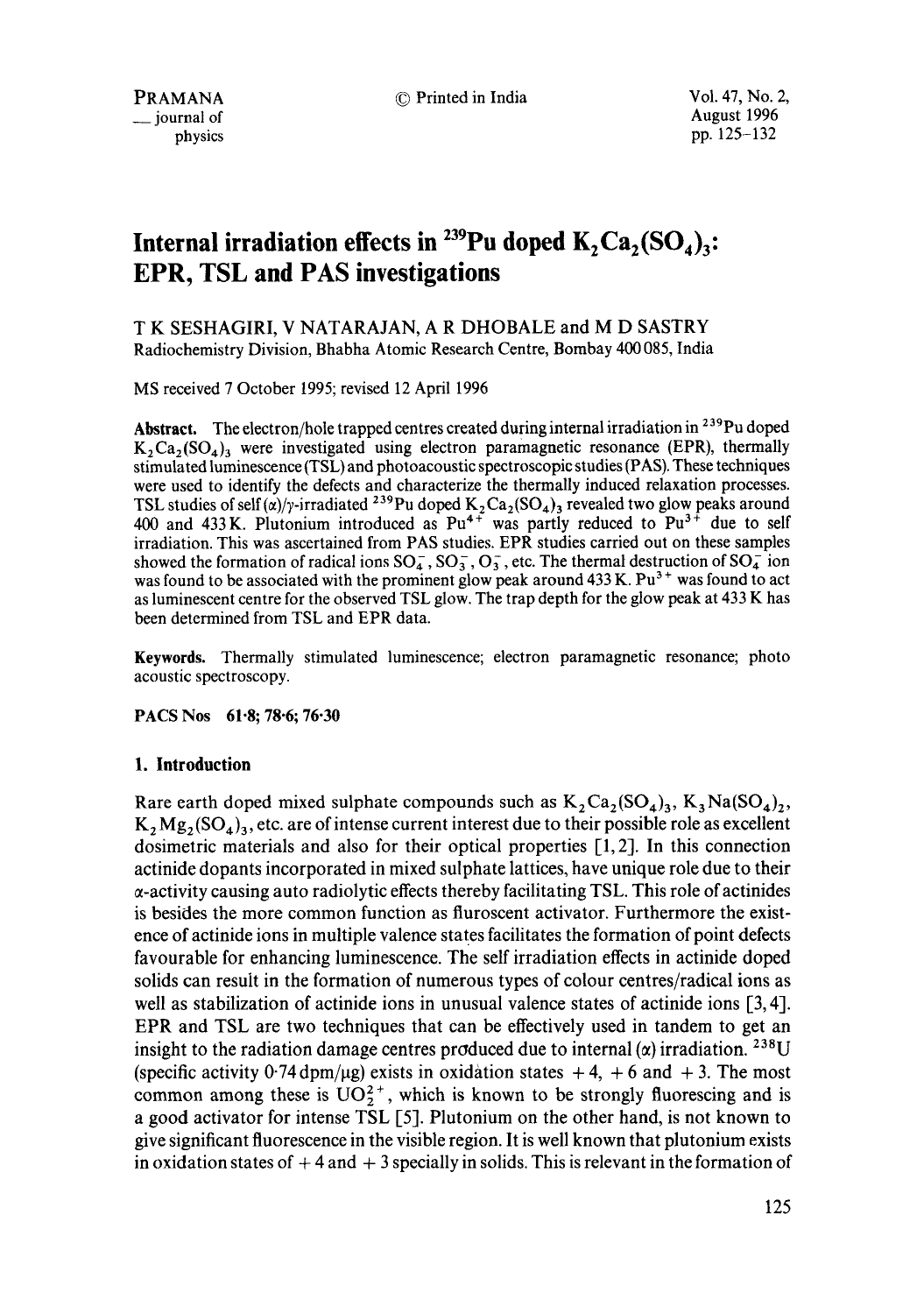## *T K Seshagiri et al*

local defect sites in the lattice. Conventionally optical absorption studies are normally used in similar investigations for identifying the metal ion impurities and/or colour centres. For powder samples PAS studies are better suited for the purpose. PAS is a versatile technique that can be used to probe the non-radiative relaxation processes even in weakly fluorescing samples. Thus in the present work on <sup>239</sup>Pu doped  $K_2Ca_2(SO_4)$ <sub>3</sub> we have combined EPR, TSL and PAS techniques to get an insight about the radiation damage centres produced due to internal (self- $\alpha$ ) irradiation.

# **2. Experimental**

Samples of Pu (0.5% by weight) doped  $K_2Ca_2(SO_4)$  were prepared by the method similar to that reported earlier [5]. The incorporation of Pu in the sample has been ascertained by radiometric methods. TSL and PAS studies were carried out on home-built unit [6, 7]. EPR spectra were recorded on a Bruker ESP-300 Spectrometer at X-band frequency. A variable temperature accessory (V-4502) was used for EPR temperature variation experiments. A <sup>60</sup>Co gamma source with a dose rate of  $2 \text{ kGy/h}$ was used for gamma irradiation.

## **3. Results and discussion**

In freshly prepared samples of  $K_2$  Ca<sub>2</sub>(SO<sub>4</sub>)<sub>3</sub>, no TSL could be observed. However, on samples stored for about 2 weeks ( $\alpha$ -dose rate = 10 kGy/hr.), a weak TSL peak around 433 K was observed (heating rate  $= 150$  K/min.). On gamma irradiation of freshly quenched samples, an intense peak around  $433$  K was observed with a shoulder around 400 K (figure 1). Systematic gamma dose dependence studies have shown the TSL peak at 433 K to saturate after a gamma dose of about 6 kGy. The spectral studies of the TSL glow carried out using narrow band interference filters revealed emission groups around 580 and 485 nm characteristic of  $Pu^{3+}$  ion [8, 9]. The intrinsic luminescence of  $SO_4^{2-}$  was reported to be around 360 nm in alkaline earth sulphate lattices [10]. Substantial reduction in the intensity of TSL glows were observed when filters transmitting below 380 nm were used. This suggest that  $SO_4^{2-}$  does not act as luminescent centre in the mixed sulphate lattices. The trap depth energy values for the



Figure 1. (a) TSL glow curve of y-irradiated Pu doped  $K_2Ca_2(SO_4)$ <sub>3</sub> in the 300-550 K temperature range (y-dose =  $3/kGy$ ). (b) TSL glow curve of the yirradiated sample recorded after annealing at 400 K for 1 min. (The TSL glow curve of self ( $\alpha$ )-irradiated sample was essentially similar to the *y*-irradiated ones.)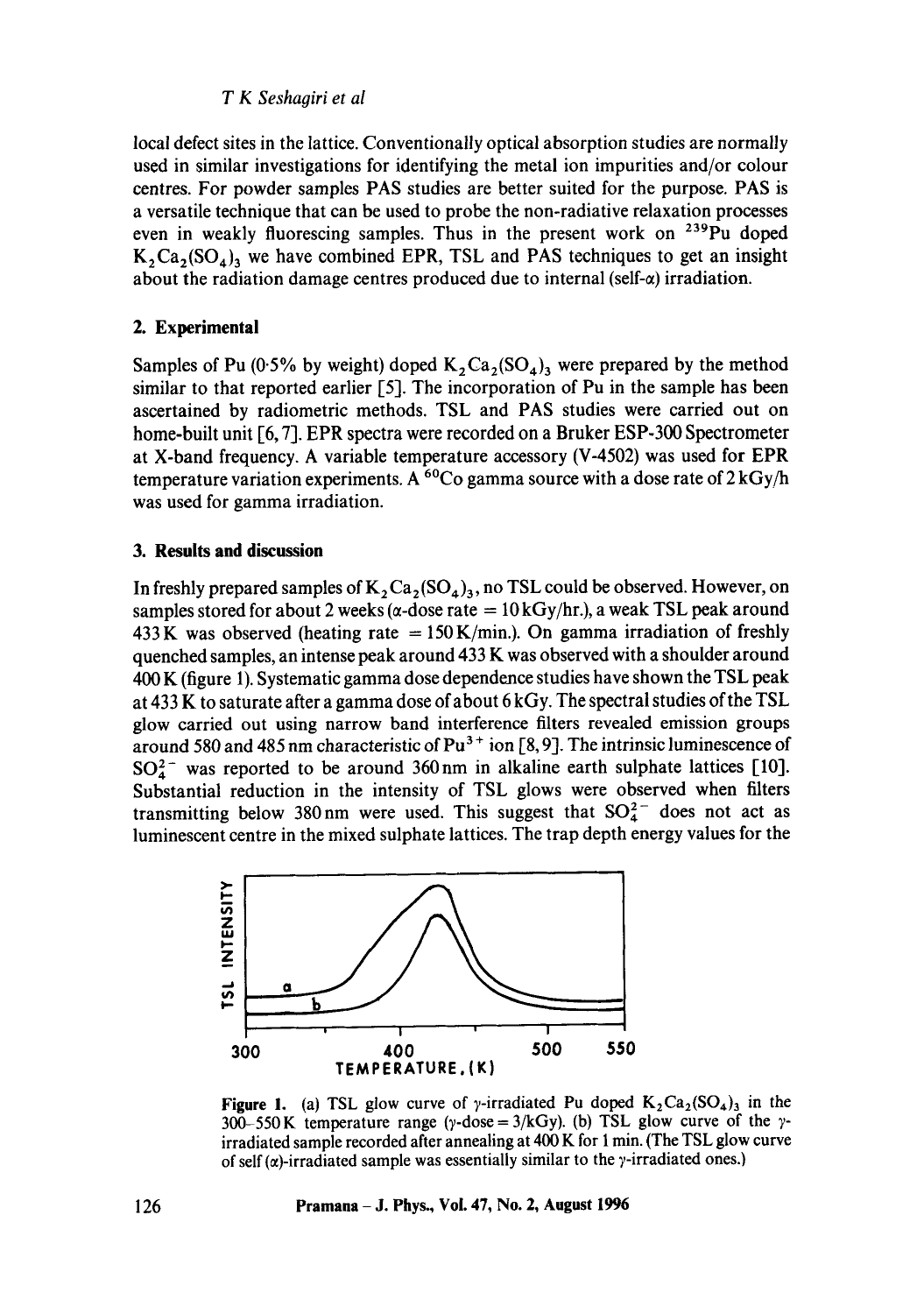peak at 433 K as determined from different heating rates method and initial rise method are given in table 1.

#### 3.1 *Photo acoustic spectroscopic studies*

No absorption peaks were observed in unirradiated/gamma irradiated samples of undoped  $K_2C_3(SO_4)$ . However, on purely self ( $\alpha$ ) irradiated samples stored for about 24 h absorption bands around 445, 460, 560, 600, 680, 740, 780 and 820 nm are observed. The PAS of Pu doped sample was obtained after subtraction (in digital form) of the blank [undoped  $K_2C_4(G_4)$ ] spectrum. Both the sample and blank spectra were corrected for the source intensity variation and were stored in the computer. The difference spectra is shown in figure 2. The absorption peaks around 445, 460, 680, 740 and 820 nm are assigned to  $Pu^{4+}$  and those at 560, 600, 780 and 820 nm are assigned to  $Pu<sup>3+</sup>$  on the basis of the absorption spectra reported for Pu ions in solutions in

| Table 1. | Trap parameters |
|----------|-----------------|
|----------|-----------------|

|                                    |            | Trap depth (eV) |            |                                          |
|------------------------------------|------------|-----------------|------------|------------------------------------------|
| TSL peak temp. <sup>*</sup><br>(K) | <b>DHR</b> | IR              | <b>FPR</b> | <b>Frequency factor</b><br>$(\sec^{-1})$ |
| 433                                | ቡ87        | 0.83            | 0.88       | $2.2 \times 10^{9}$                      |

 $DHR =$  Different heating rates method;  $IR =$ Initial rise method; \*  $-$  heating rate = 150 K/min.



Figure 2. The photoacoustic absorption spectra (corrected for source intensity profile using a black body absorber) of Pu doped  $K_2 Ca_2(SO_4)$  after y-irradiation  $(y$ -dose = 3 kGy). The spectrum was obtained after subtraction (in digital form) of the blank (undoped  $K_2Ca_2(SO_4)_3$ ) spectrum.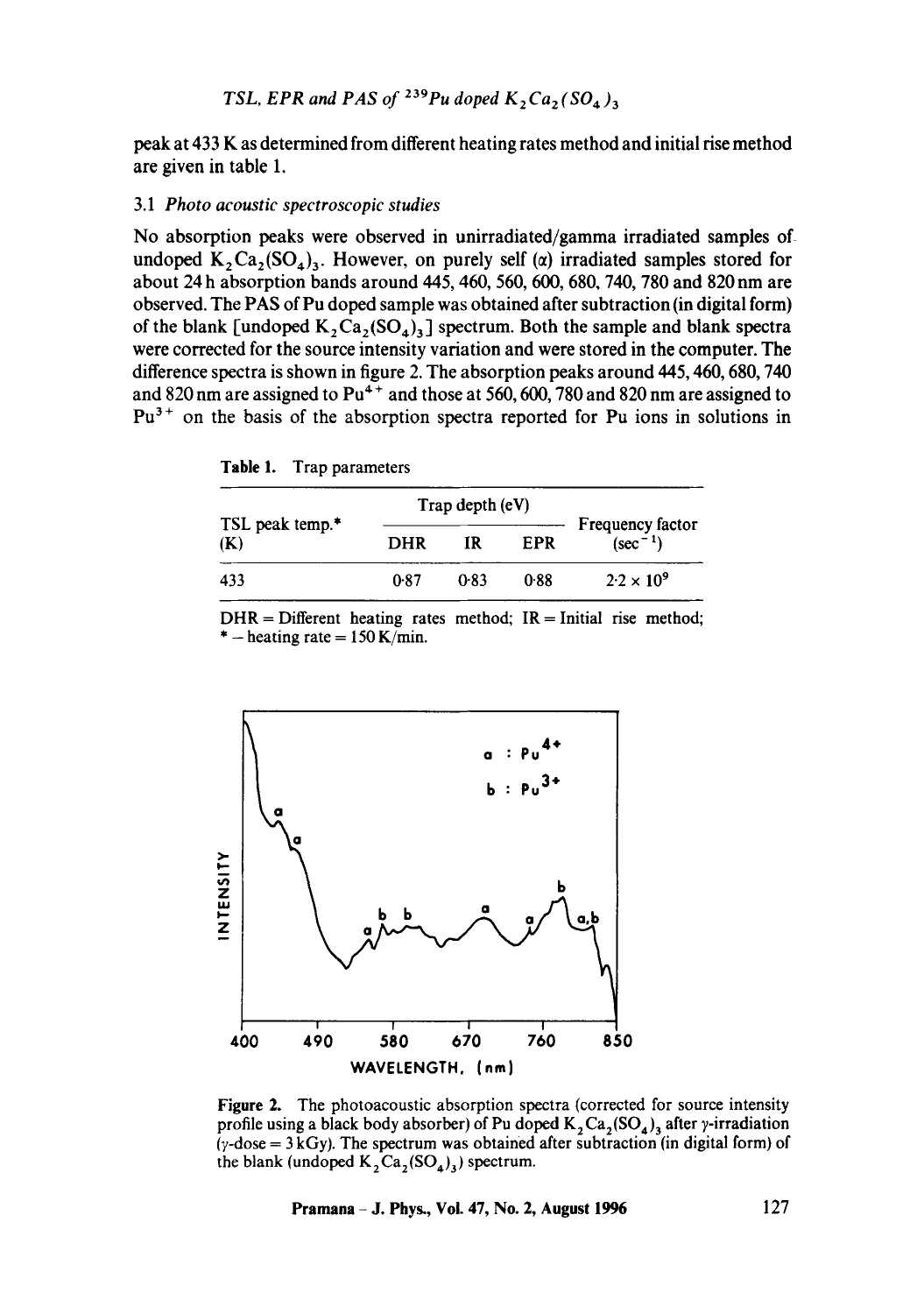## *T K Seshagiri et al*

literature [11].  $Pu^{4+}$  complexes are also reported to have absorption below 440 nm  $(5f'' \rightarrow 5f''^{-1}6d)$ . The high relative intensity in PAS spectrum below 440 nm can probably be due to predominant non-radiative relaxation. (The PAS intensities and absorption intensities can differ depending on the relative probability of radiative and non-radiative relaxation.) On gamma irradiation no change in the absorption maxima was observed.

### 3.2 *EPR studies*

The EPR spectrum of <sup>239</sup>Pu doped  $K_2$ Ca<sub>2</sub>(SO<sub>4</sub>)<sub>3</sub> recorded at room temperature three days after preparation is shown in figure 3. The spectrum contained signals due to  $SO_3^ (g = 2.0030)$ , SO<sub>4</sub>  $(g<sub>1</sub> = 2.0116, g<sub>1</sub> = 2.0160)$  and O<sub>3</sub>  $(g = 2.0130)$ . These radical ions were found to build up in a period of 15 days and leveled offin intensity afterwards. The build up of the radical ions viz.  $SO_4^-$  and  $SO_3^-$  as a function of time of self-irradiation is shown in figure 4. In freshly quenched samples subjected to  $\gamma$ -irradiation from <sup>60</sup>Co source (dose  $= 2kGy$ ), the same radical ions were found to be present. No additional signal could be seen up to a y-dose of 40 kGy. In uranium doped  $K_2Ca_2(SO_4)$ reported earlier [5], EPR signals due to  $SO_2^-$  were found to overlap with that of  $SO_3^$ line and  $SO_2^-$  disappeared around 400 K. In view of the intense  $SO_3^-$  signal observed in Pu doped sample, the presence of  $SO_2^+$  ion ( $g_{\perp} \simeq 2.004$ ) in smaller amounts could not be ruled out. No EPR signals due to  $\mu$ <sup>3+</sup> could be obtained either at 77 K or at room temperature up to a magnetic field of 12.0 KG, the highest that can be achieved with our magnet. The EPR spectra of gamma irradiated samples recorded at different temperatures are given in figure 5. From the temperature dependence studies of the EPR spectra of irradiated samples carried out in the 300-600 K range, it was found that  $SO_4^-$  gets destroyed in the temperaure range 410-420 K suggesting its role in the glow peak observed around 433 K. The radical ion  $O_3^-$  showed a reduction in intensity in the



**Figure 3.** EPR spectrum of self ( $\alpha$ )-irradiated Pu doped  $K_2Ca_2(SO_4)$ <sub>3</sub> (recorded 24 h after preparation of sample) at 300 K ( $\alpha$ -dose rate =  $3.6$  kGy/h).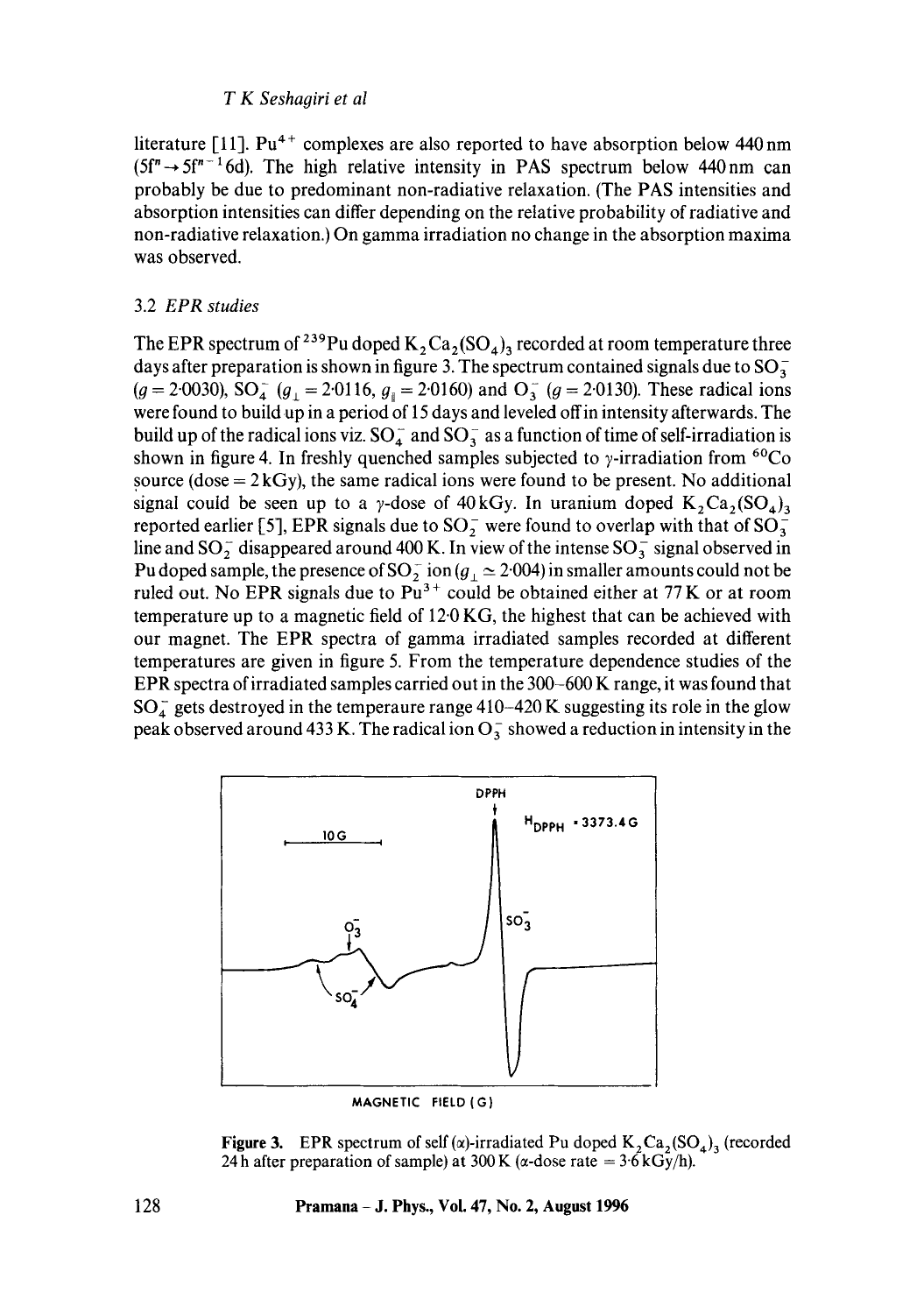

**Figure 4.** Build up of the radical ions  $SO_3^-$  and  $SO_4^-$  (as observed by EPR) as a function of period of self ( $\alpha$ )-irradiation in <sup>239</sup>Pu doped K<sub>2</sub>Ca<sub>2</sub>(SO<sub>4</sub>)<sub>3</sub>.

380-450 K temperature range while the  $SO_2^-$  radical was found to disappear around 400 K. This could probably account for the increase in  $SO_3^-$  intensity beyond 400 K.

$$
SO_2^- + O_3^- \rightarrow SO_4^{2-} + O;
$$
  

$$
SO_2^- + O \rightarrow SO_3^-
$$

Essentially  $SO_3^-$  is generated out of  $SO_2^-$  and  $O_3^-$  in a two step process. An increase in  $SO_3^-$  signal intensity beyond 380 K was also observed in our studies on Am/Eu doped  $SrSO<sub>4</sub>$  [12]. The thermal stability plots for the radical ions are given in figure 6. The trap depth value was also determined from the temperature dependence of the EPR signal of the SO<sub>4</sub> ion for the peak at 433 K by plotting  $\ln[-\ln(1 - \Delta I/I)]$  vs. 1/T, where I is the intensity of the EPR signal and  $\Delta I$  is the amount of decrease of signal at each temperature [13]. The trap depth value, thus determined is included in Table 1.

#### 3.3 *Mechanism for the TSL glows*

(i) *Peak at* 400 K: This peak could not be studied in detail due to its low intensity. It could probably be associated with the thermal destruction of  $SO_2^-$  as reported in uranium doped  $K_2Ca_2(SO_4)_3$ .

(ii) *Peak at* 433 K: Plutonium was doped as  $Pu^{4+}$ . It is most likely that  $Pu^{4+}$  would go to Ca<sup>2+</sup> site rather than K<sup>+</sup> site. A tetravalent ion at a divalent site would be a good electron trap. The detection of  $Pu^{3+}$  along with  $Pu^{4+}$  in PAS studies clearly shows that  $Pu<sup>4+</sup>$  traps an electron purely by internal  $\alpha/\gamma$  irradiation. This is essentially a radiation induced partial reduction of  $Pu^{4+}$ . EPR studies have shown the concomitant formation of  $SO_4^-$  indicating that electron is released from  $SO_4^{2-}$ .

$$
SO_4^{2-} \xrightarrow{a/\gamma} SO_4^- + e^-; \quad Pu^{4+} + e^- \rightarrow Pu^{3+}.
$$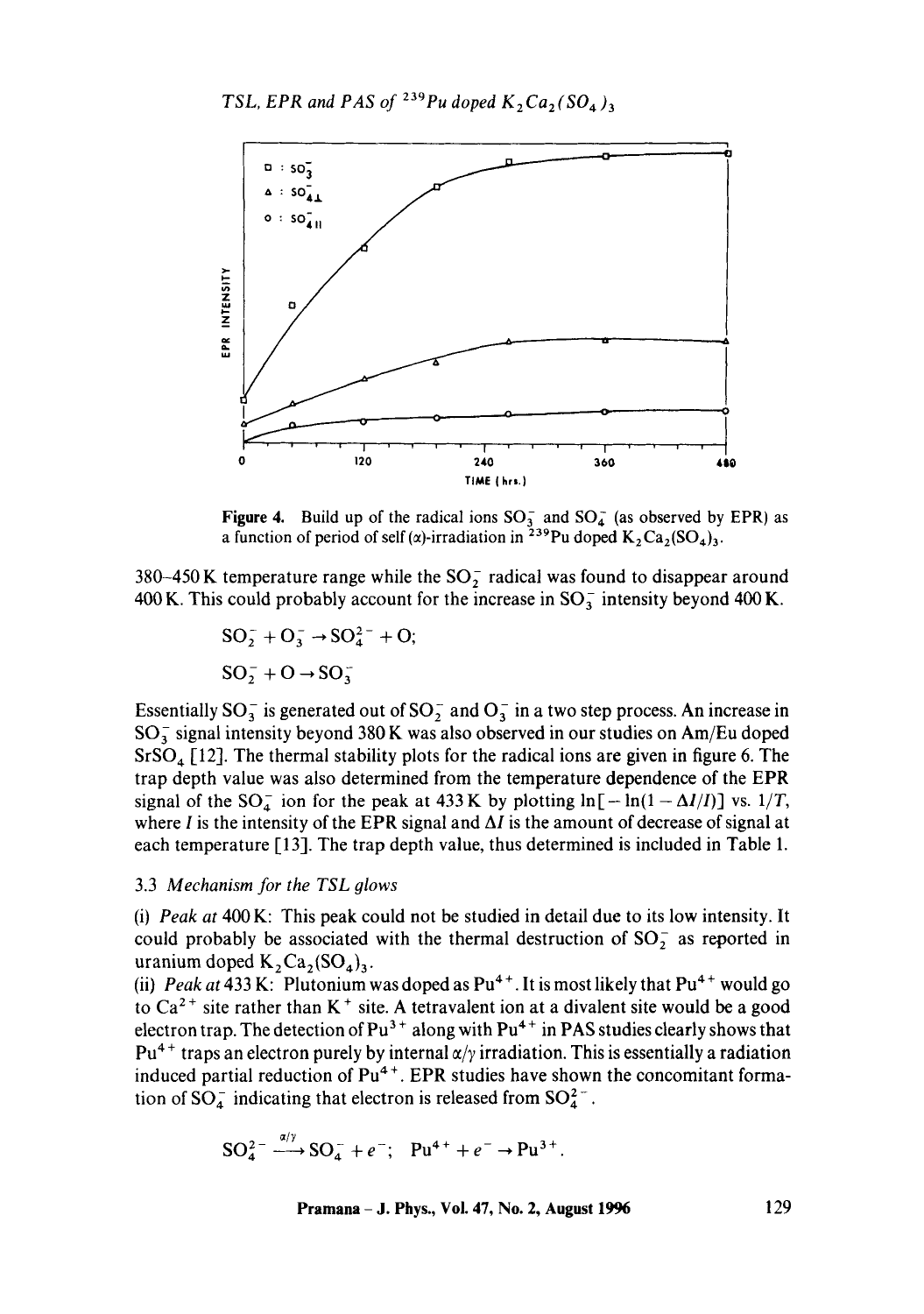

Figure 5. The EPR spectra of y-irradiated <sup>239</sup>Pu doped  $K_2Ca_2(SO_4)$ <sub>3</sub> recorded at different temperatures ( $\gamma$ -dose = 3 kGy).

On heating to 433 K, the hole on  $\rm SO_4^-$  becomes mobile i.e.  $\rm SO_4^-$  takes an electron from adjacent SO $_4^2$  so that effectively SO $_4^2$  appears to be mobile. When such an SO $_4^2$  comes closer to Pu<sup>3+</sup> then the electron transfer from Pu<sup>3+</sup> to SO<sub>4</sub> takes place and the reaction products would be  $SO_4^{-}$  and Pu<sup>4+</sup> with associated liberation of energy.

$$
SO_4^- + Pu^{3+} \rightarrow SO_4^{2-} + Pu^{4+} + energy.
$$

The liberated energy can go in to excitation of  $Pu^{3+}/SO_4^{2-}$  or both.  $Pu^{4+}$  is reported to give fluorescence in the infrared region [8]. Therefore direct excitation of  $Pu^{4+}$ 

**130 Pramana - J. Phys., Vol. 47, No. 2, August 1996**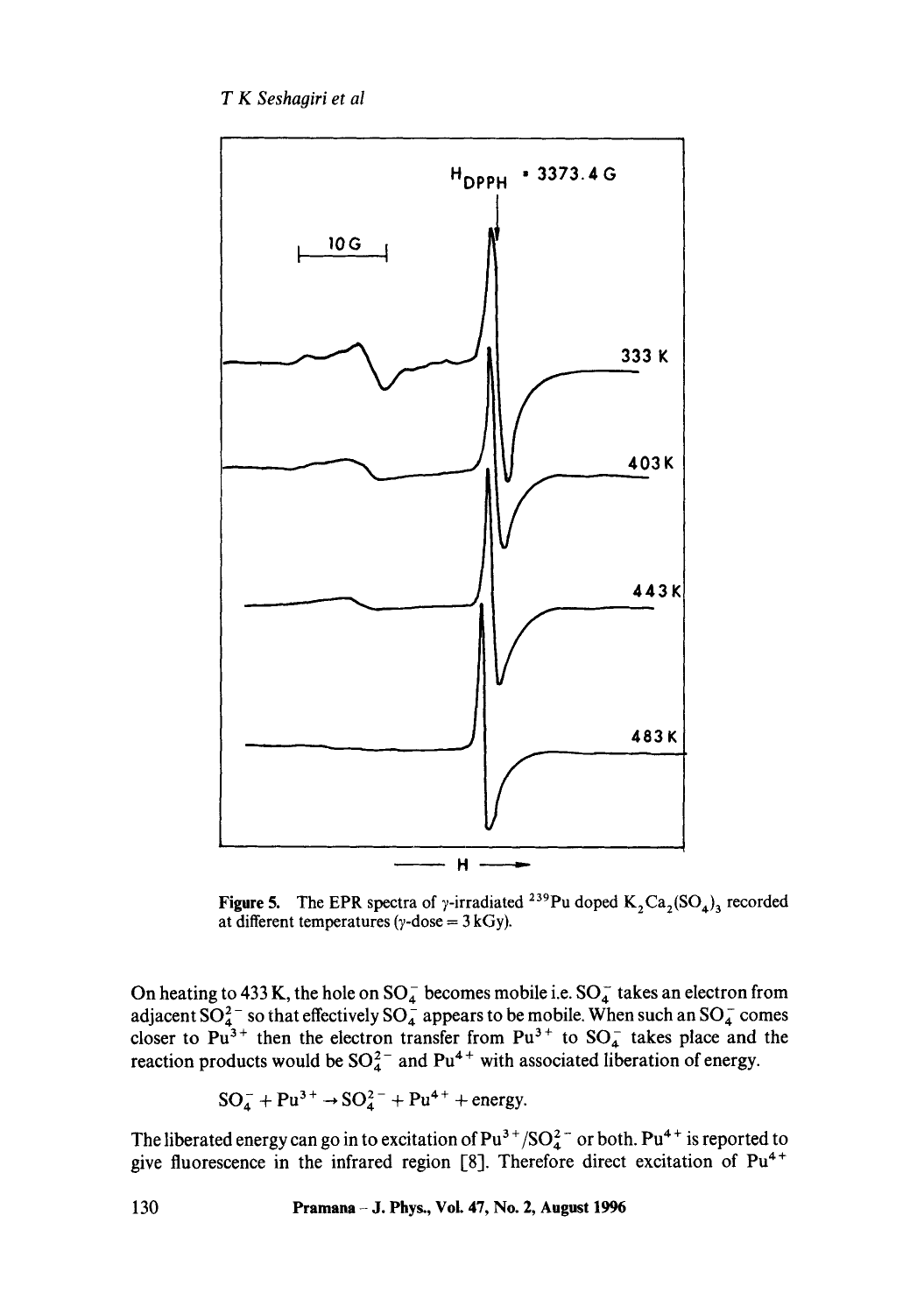

**Figure 6.** Temperature dependence of intensities of the radical ions  $SO_4^-$  and  $SO_3^$ observed in <sup>239</sup>Pu doped  $K_2Ca_2(SO_4)_{3}$ .

essentially relaxes through non-radiative mechanism. This would not show in TSL. The  $SO_4^{\prime-}$  ion is known to give emission around 360 nm [10]. This energy can be transferred to  $Pu^*$  as it has a broad absorption band in that region, resulting in the formation of excited Pu<sup>3+</sup> which on de-excitation gives Pu<sup>3+</sup> emission around 485 and 580 nm as seen from TSL spectral studies.

$$
Pu^{3+} + SO_4^{2-*} \to Pu^{3+} + SO_4^{2-} \to Pu^{3+} + SO_4^{2-} + hv \text{ (485, 580 nm)}.
$$
\nPramana – J. Phys., Vol. 47, No. 2, August 1996

\n131